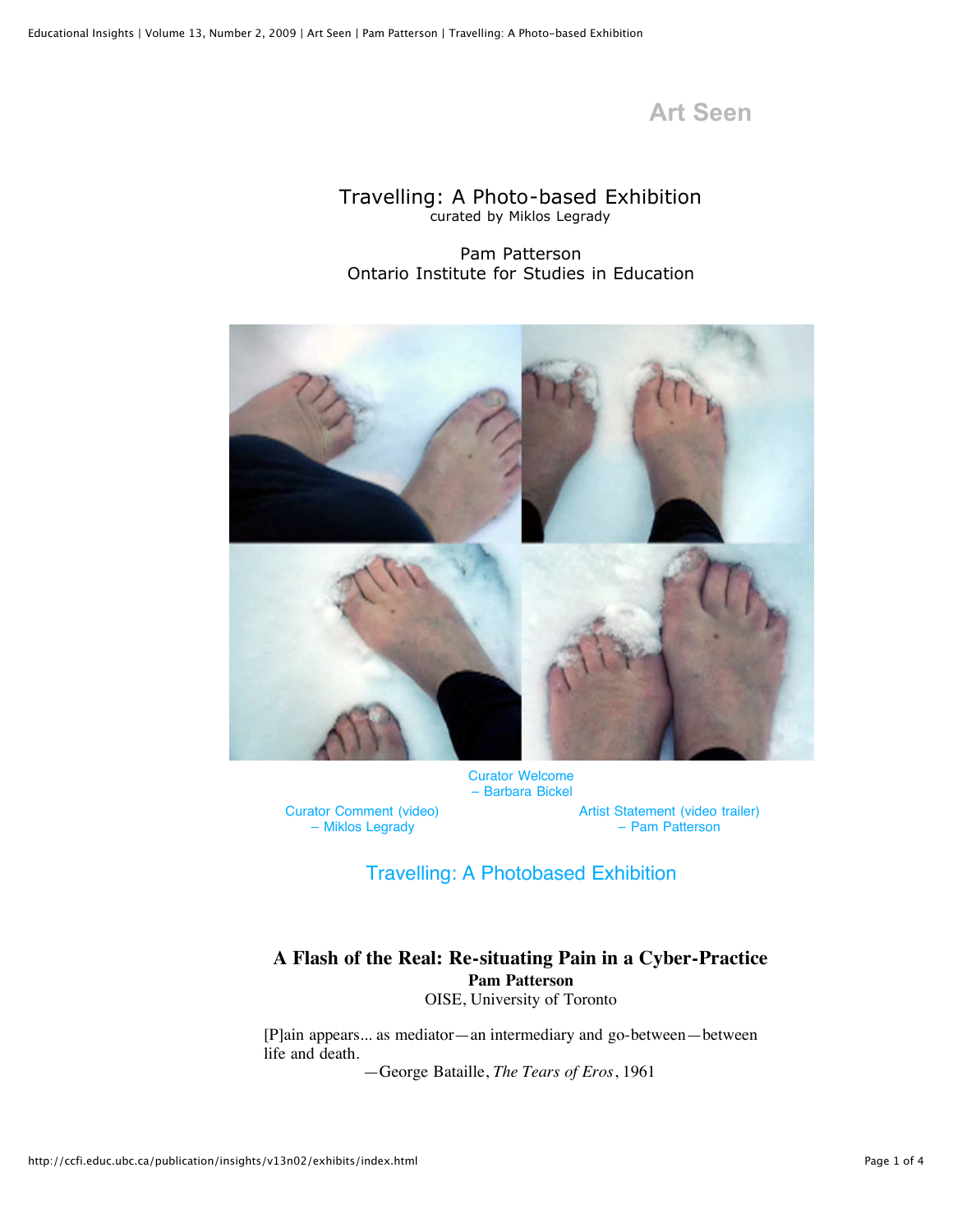Susan Sontag in *Regarding the Pain of Others* (2003) addresses the power of the photographic image to haunt us—to bring us closer to an understanding of the fragility and mortality of human life. Sontag however, faults photography for not being writing; it lacks narrative continuity and remains fatally linked to the momentary. Photographs, she says, cannot produce ethical pathos in us, or if they do, it is only for a moment.

As a multimedia performance artist how do I make use of, or challenge this as a premise to inform my making? How do I as a woman with a disability, with chronic pain, communicate my experience of pain? Why do I, as artist, make my pain a matter of public exposure? Do my strategies control/limit/expand the perspective(s) through which this pain is seen?

In my case, my pain is not always evident—the marks of my mastectomy surgery hidden, the swollen joints covered—on my body or in my art. Artists such as Orlan (Hirschorn, 1996), document surgical procedure-as-choice to concurrently nullify, support and question our refusal to acknowledge pain. Others, such as Hannah Wilke (Narvey, 2002), map their failing, medically tortured body through disease, exposing thereby our inability to comprehend and to effectively respond to the suffering of others. I take a different tact. Can the visual/affective/haptic experience of the artist in multimedia photo-based performative work, I ask, be given to the viewer? I turn away from an assumption that the photo inherently has the power to shock, and question the affective transitivity of the photograph for political use. Rather than attempting to push this agenda, I rather make my

process transparent, fugitive and yet accessible—in *Travelling[\[1\]](http://ccfi.educ.ubc.ca/publication/insights/v13n02/exhibits/index.html#_ftn1)*, I reveal narrative and create distance.

My intention, through the use and performance of the photographic image, is to capture the indefinable as/in a "flash of the real" (Barthes, 1998), time "the decisive moment" (Cartier-Bresson, 1952), and suspend the ultimate act(ion) of tension or pain and possibilities (Barba, 1979). What concerns me are: the insertion of interpretation in the captured moment, the use of multimedia strategies to charge the moment, the creation of a visual narrative to structure memory, and the exhibition or performance's tactic as time-based art to engage time, space and context to encourage self-reflexivity.

The production of *Travelling,* as for much of my work, engages this self-reflexivity. As a research praxis it speaks to what I consider to be the pedagogical moment—that intimate space and place where learning occurs between self and phenomenon. I make an object of myself to create a distance in which I can reinvestigate assumptions about (in this case) pain, presence and image. Pain exists as a generative potential for me. When I make art of my body, I intentionally place my body in the world. In doing so, I energize a site between meaning and creation—audience and artist. Using my body as template, I bring images of disability, age and gender into public space, and in so doing, affirm the importance of such images, practices and ideas in rendering the suppressed visible.

My desire in *Travelling* is not to be explicitly direct. In this condensed version for *Educational Insights*, content and viewing is intensified. While body/image here is innocuous, ambiguous and inviting instability, the speed of viewing causes 'abject' to slip into' object,' and causes boundaries to blur. I produce an image that, while not depicting a seared face or mangled body, could potentially, I would hope, challenges us.

The action I use here to portray pain is the act of walking. The photos are of my feet only, in varying but specific locations, on different surfaces—inside and out—in warmer weather, rain, and in snow. As I walk, I move through pain—as walking is a painful act for me. I shift weight, lift, move raised foot, suspend in transition, place and repeat. Each image acts to record a decisive moment—one in which choice, sensation, and action merge as visual mimetic.

While pain in *Travelling* is central to the performance field, it is not evident. It is left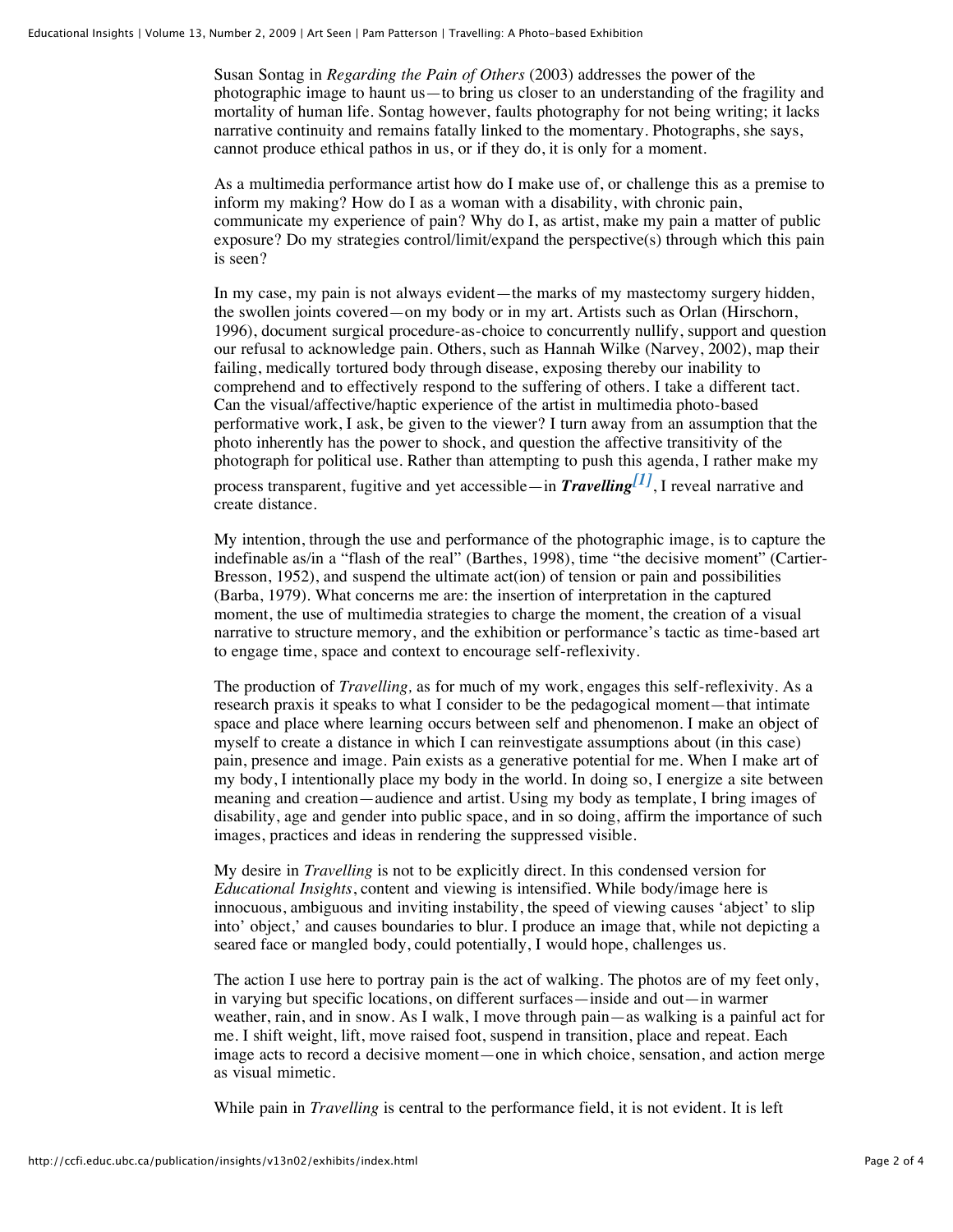invisible as a problem, as a presence. While such knowledge is not explicit, I would hope it might not be imponderable. I attempt to recreate pain as tension inherent in suspension through the use of moving stills. Rather than video, each image scrolls forward; sometimes the feet are blurred in action, sometimes at rest. The feet create reflexive spaces in their flexion and separation. The temporal and spatial relocation of performative time, in the rezoning of skin/foot/flesh, causes a reviewing. Bodily image shifts as does ground. Interpretation becomes possible in the captured moment.

Time performs differently in virtual space: the exhibition scrolls; images are framed on the screen differently by different browsers; the viewer can halt viewing at any time; pages can freeze and servers can crash. The pained body encoded within media becomes less predictably storied.

 In *Travelling*, the body is in flux. It appears as genderless, and yet it is embedded as image within social systems that create both the framing for pain and imagination. This signals another potential for pedagogical investigation.

Rather then presenting easily recognizable images of the disabled body, or sentimental representations, which require little viewer attention, I search for innovative ways to connect with viewers. Through an ongoing response, reflection and critique, I hope to model and encourage viewers to take on a richer engagement in the conditions, context and positionality of our lives and living.

#### **References**

Barba, E. (1979). *The Floating islands*. Holstebro, Denmark: Thomsens Bogtrykkeri.

Barthes, R. (1998). *Camera lucida*. New York: Hill & Wang.

Cartier-Bresson, H.(1952). *The Decisive moment*. New York: Simon and Schuster.

Hirschorn, Michelle (1996). Orlan: Artist in the Post-human Age of Mechanical Reincarnation: Body as Ready (To Be Re-)made. In (ed.) Griselda Pollack, *Generations and geographies in the visual arts: Feminist readings.* (110- 134). London: Routledge.

Narvey, Caryn (2002). Venus ruined: Photographs from Hannah Wilke's "Intra-Venus." *Resources for Feminist Research*. 29 (3/4), 133-154.

Sontag, S. (2003). *Regarding the Pain of Others.* New York: Farrar, Straus and Giroux.

### **About the Artist**

**Pam Patterson** has, for 30 years, been active in the health, art and women's communities. Her research, performance and teaching have focussed on embodiment in art practice, the "body" in art, women and health, disability studies, women's studies and feminist art education. As a performance and visual

[<sup>\[1\]</sup>](http://ccfi.educ.ubc.ca/publication/insights/v13n02/exhibits/index.html#_ftnref1)A longer version of the *Travelling* exhibit can found on-line at: http://ccca.finearts.yorku.ca/performance\_artists/p/patterson/patterson\_perf5/index.html